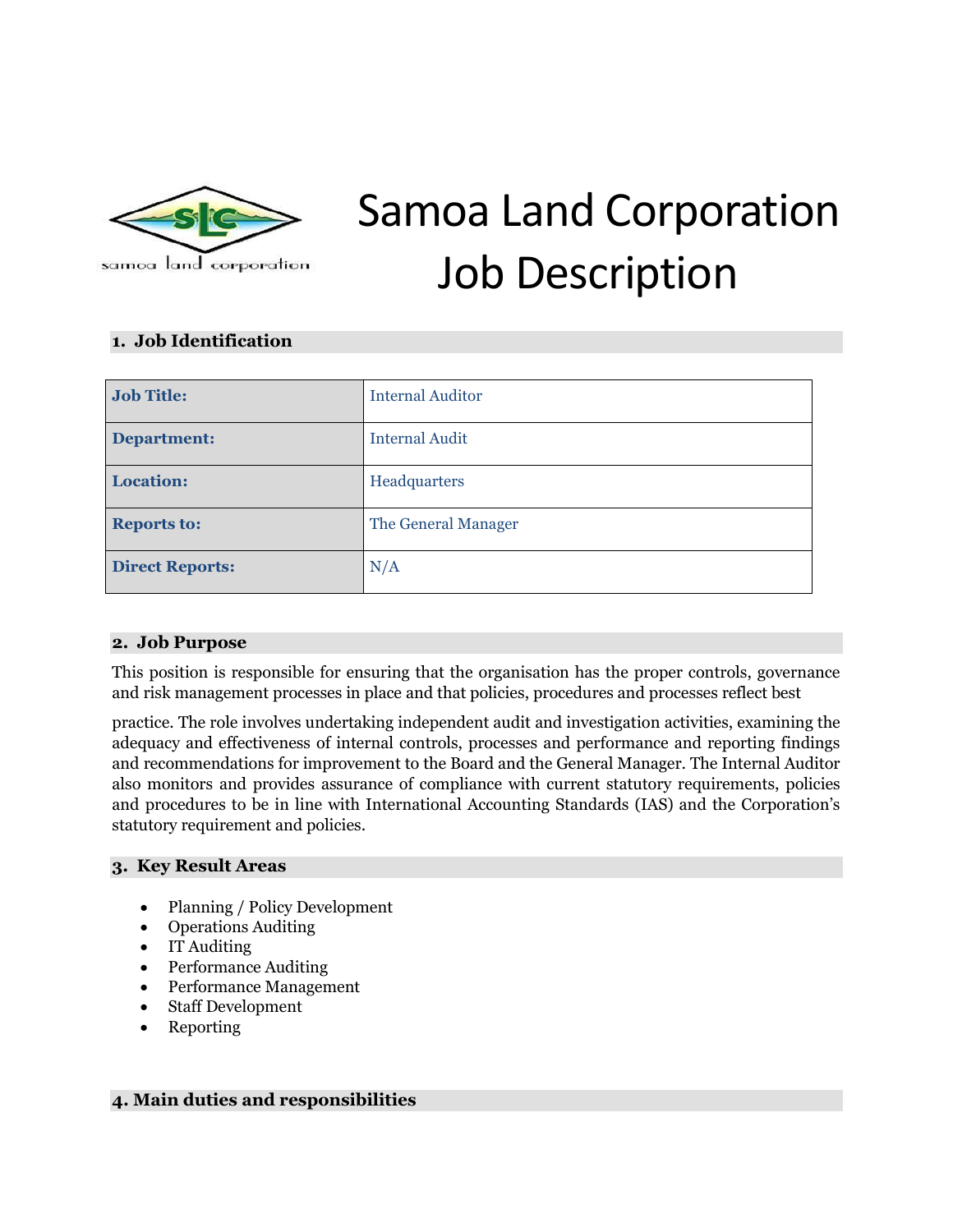| <b>Main Duties and Responsibilities</b> | <b>Deliverables / Outcomes</b>                                                                                                                                                                                                                                                                                                                                                                                                                                                                                                                                                                                                                                                                                                                                                                                                                                                                                                                                                                                                                              |  |
|-----------------------------------------|-------------------------------------------------------------------------------------------------------------------------------------------------------------------------------------------------------------------------------------------------------------------------------------------------------------------------------------------------------------------------------------------------------------------------------------------------------------------------------------------------------------------------------------------------------------------------------------------------------------------------------------------------------------------------------------------------------------------------------------------------------------------------------------------------------------------------------------------------------------------------------------------------------------------------------------------------------------------------------------------------------------------------------------------------------------|--|
| PLANNING / POLICY DEVELOPMENT           | Participate in the development of the SLC's<br>Strategic Plan, annual corporate and business<br>plans.<br>Prepare and implement the annual Internal<br>Audit Plan.<br>Develop and implement a risk-based audit<br>strategy.<br>Develop, implement and maintain internal audit<br>policies and procedures in accordance with local<br>and international best practice.                                                                                                                                                                                                                                                                                                                                                                                                                                                                                                                                                                                                                                                                                       |  |
| <b>OPERATIONS AUDITING</b>              | · Conduct regular reviews of internal control<br>and<br>existing policies<br>systems<br>to<br>ensure<br>transparency, accountability and compliance with<br>regulatory requirements, industry standards and<br>international best practices.<br>• Undertake risk-based audits covering operational<br>and financial processes.<br>• Review existing investment operations<br>to<br>ascertain whether results are consistent with<br>established goals and objectives.<br>• Conduct ad hoc investigations into identified or<br>reported risks.<br>• Conduct analyses for efficiency and effectiveness<br>of existing processes and procedures used in<br>business operations.<br>• Propose practical, value-add recommendations to<br>address control weaknesses and/or process<br>inefficiencies.<br>• Conduct and follow-up reviews and updates on<br>Management Letters and ensure compliance with<br>recommendations.<br>• Assist with external audits and coordination of<br>the work programme for external auditors during<br>external audit events. |  |
| IT AUDITING                             | • Audit information systems to assess their<br>functionality, and to assess whether processes<br>and procedures ensure data recorded is accurate<br>and secure.                                                                                                                                                                                                                                                                                                                                                                                                                                                                                                                                                                                                                                                                                                                                                                                                                                                                                             |  |
| <b>PERFORMANCE AUDITING</b>             | • Evaluate the organisation's actual performance as<br>compared with the goals and objectives set by<br>SLC's<br><b>Board</b><br><b>Directors</b><br>$\sigma$<br>and<br>senior<br>management.<br>• Review processes, procedures and policies for<br>effectiveness<br>efficiency<br>and<br>and<br>provide<br>recommendations to the General Manager.                                                                                                                                                                                                                                                                                                                                                                                                                                                                                                                                                                                                                                                                                                         |  |
| PERFORMANCE MANAGEMENT                  | • Devise a schedule of work with targets for the<br>work area and ensure that work targets are<br>achieved.                                                                                                                                                                                                                                                                                                                                                                                                                                                                                                                                                                                                                                                                                                                                                                                                                                                                                                                                                 |  |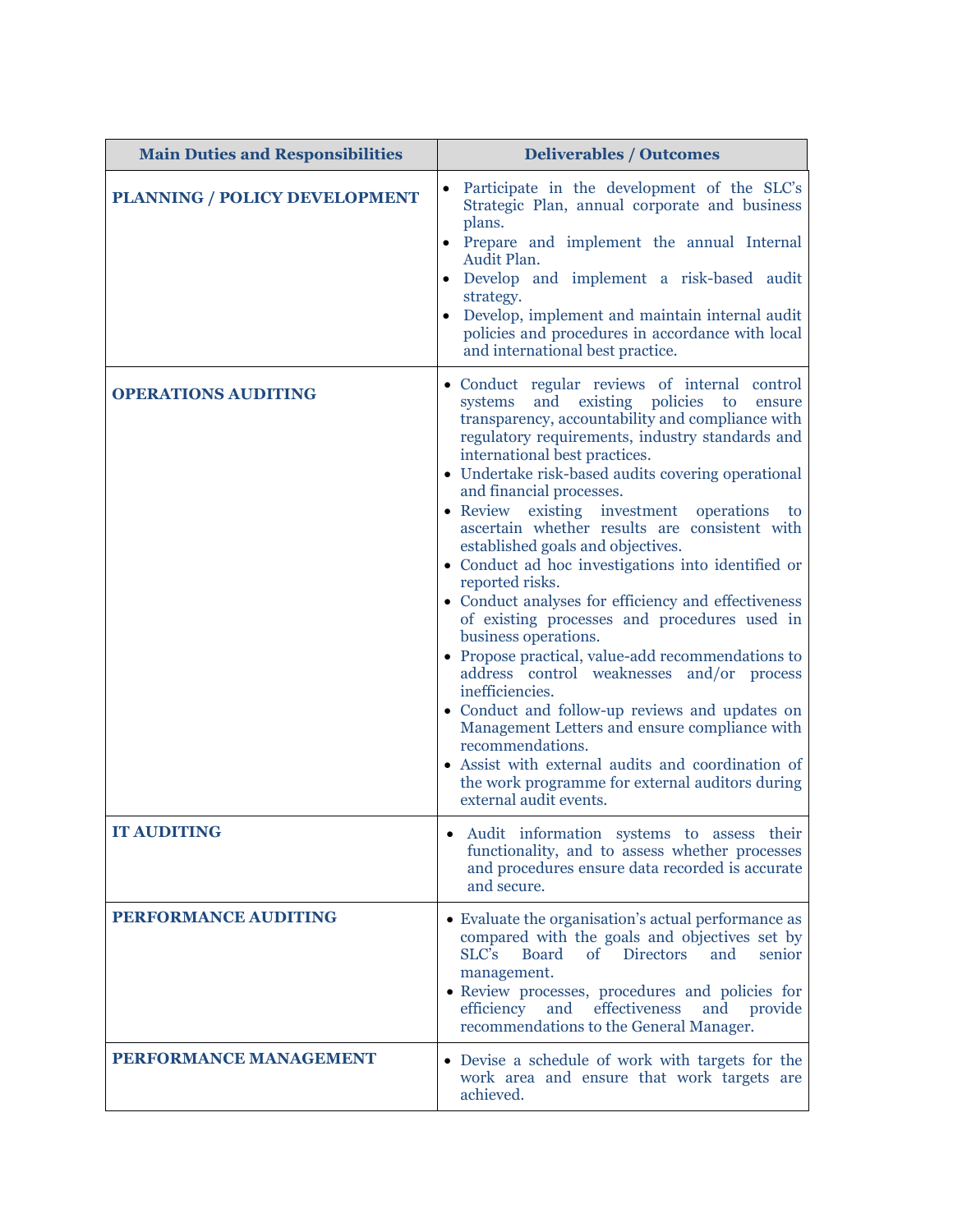| <b>Main Duties and Responsibilities</b> | <b>Deliverables / Outcomes</b>                                                                                                                                                                                                                                                                                                                                       |  |
|-----------------------------------------|----------------------------------------------------------------------------------------------------------------------------------------------------------------------------------------------------------------------------------------------------------------------------------------------------------------------------------------------------------------------|--|
|                                         | • Institute effective and efficient systems for team<br>and individual performance evaluation.<br>· Conduct periodic evaluation of team<br>and<br>individual Internal Audit staff performance.                                                                                                                                                                       |  |
| <b>STAFF DEVELOPMENT</b>                | • Identify individual training needs and capacity<br>gaps within the internal audit work area.<br>• Coordinate with the HR & Administration<br>Section of the Corporate Services Department on<br>the identification and implementation of<br>initiatives to fill identified capacity gaps.<br>· Conduct regular on-the-job training for staff<br>under supervision. |  |
| <b>REPORTING</b>                        | • Report to the GM and Finance and Audit<br>Committee on the progress of internal audit<br>activities and operations through monthly and<br>quarterly reporting.<br>• Prepare <i>ad hoc</i> audit reports on irregularities<br>and audit examinations and submit to the<br>General Manager and Finance and Audit<br>Committee.                                       |  |
| <b>OTHER</b>                            | • Any other duties as assigned by the General<br>Manager from time to time.                                                                                                                                                                                                                                                                                          |  |

## **5. Working conditions**

Work is performed usually indoors under normal work conditions in a quiet, clean and comfortable environment. Some outdoor work may be required as part of operations audits. Schedules are established and regular, usually 40 hours per week. The job incumbent might be occasionally required to work extended hours in the evening after usual work hours.

## **6. Physical requirements**

Normal physical requirements. No prolonged sitting, standing or lifting of heavy objects required to undertake the role.

# **7. Job Profile / Person Specification**

| <b>CRITERIA</b>   | <b>ESSENTIAL</b>                                                       | <b>DESIRABLE</b>   |
|-------------------|------------------------------------------------------------------------|--------------------|
| <b>Education:</b> | Bachelor of Commerce or Accounting Professional development<br>degree. | training in audit. |